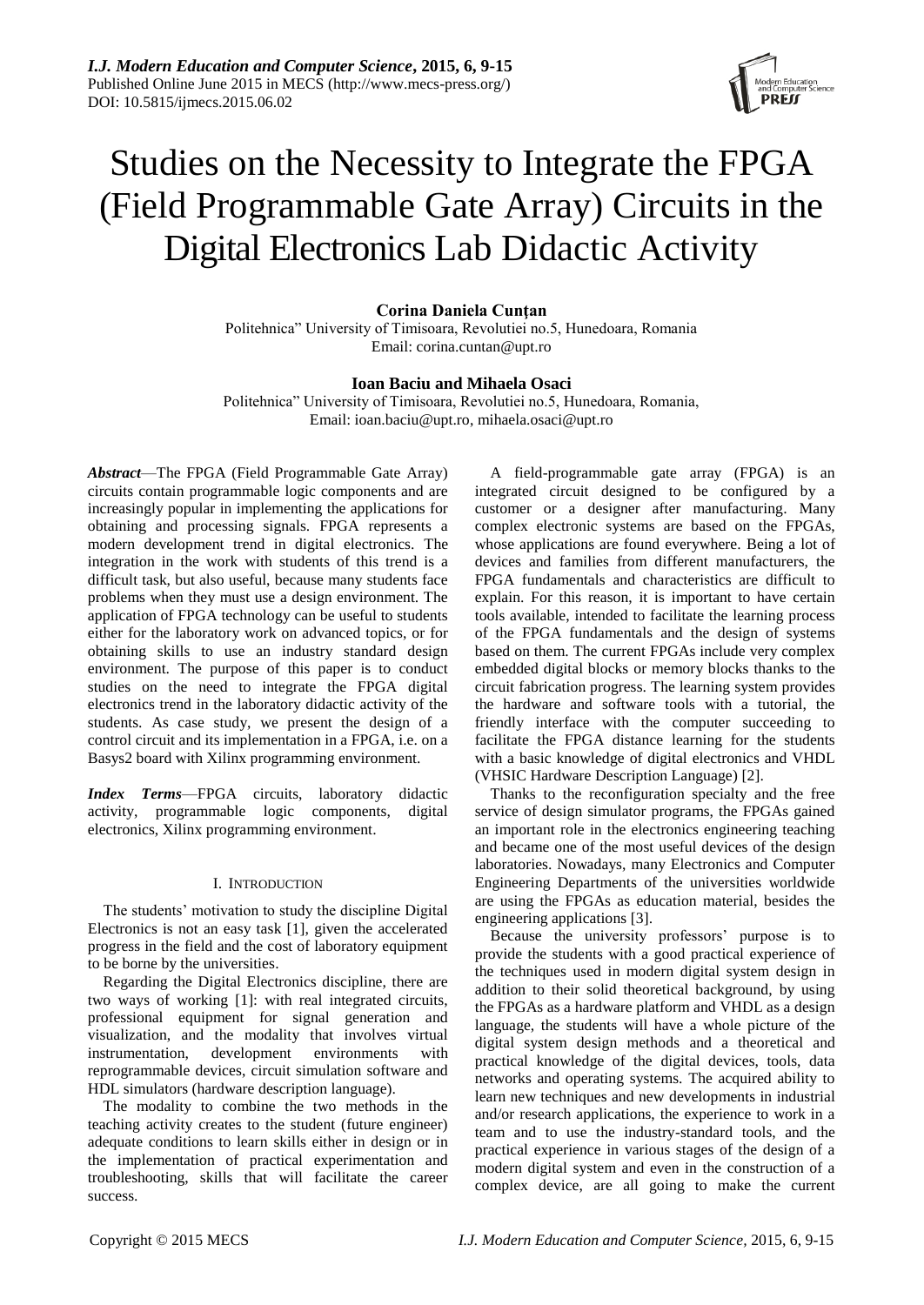students attractive candidates for the employers in the field.

# II. THE FPGA TECHNOLOGY

The [FPGA](http://en.wikipedia.org/wiki/Field-programmable_gate_array) (Field Programmable Gate Array) circuits are generic circuits that can be programmed to implement any user-defined function. A FPGA consists of an array of programmable blocks, an interconnection network that connects these blocks to each other, I/O circuits and a SRAM memory that configures these structures [4].

The FPGAs provide to the user a wide range of configurable resources that can implement a variety of arithmetic and logical functions. These resources include: dedicated DSP blocks (digital signal processing), registers, tri-state buffers, multiplexers, and demultiplexers.

The FPGA circuits are devices with very good data processing performance [5], [6], [7]. The DSP performance is derived from the FPGA's capacity to build parallel architectures, in contrast to the microprocessors or DSP processors, where the performance is determined by the clock pulse frequency. The FPGA's performance is directly proportional to the parallelism that can be implemented to run a certain algorithm.

The new improvements in the FPGA technology have introduced multiple options for the digital signal processing applications, which require high performance and low cost of development and production.

The FPGA Spartan-3 family [8] of circuits has been designed specifically to meet the demands of high capacity and low cost, specific to the commodity market. The architecture of Spartan-3 family is based on the architecture of its predecessor, Spartan-IIE, having the additional advantage of extra logic resources, increased capacity of internal RAM, increased number of I/O pins, improved clock signal management resources. The new features are taken from the upper class of the FPGA circuits made by XILINX, the Virtex-II family. The improvements brought to the Spartan-3 family of circuits, combined with advanced manufacturing processes, provide enhanced functionality and very good price / performance ratio, setting new standards in the field of programmable logic circuits.

The development of applications for this family of FPGAs can be made using the XILINX ISE integrated environment, which allows the execution of all design phases: description, simulation, synthesis, mapping, placement & routing, and generation of implementation file. Also, the Spartan-3 circuits support the implementation of MicroBlaze processor cores, PCI interface and many others [4].

The FPGA Basys2 circuit is built on the platform of Xilinx Spartan-3E and is a product of Digilent Inc. It is a FPGA of medium complexity, intended for initiation in reconfigurable circuits programming, and not only (Fig. 1). It contains all the basic features of BASYS and, in addition, it enables the user to experience the new Adept 2.0 from Digilent Inc. [9], [10].

Basys 2 contains a number of resources that can be easily used in circuit designing. All these resources are connected to the FPGA pins, as shown in Fig. 1.



Fig.1. FPGA Basys2 [7].

# III. PROGRAMMING OF BASYS2 DEVELOPMENT BOARD

The XILINX ISE software environment for designing (i.e. Integrated Software Environment) is used to fully create and implement a project for the programmable structures of XILINX type [11]. The content of ISE Project Navigator software facilitates the creation of the project, organizing it step by step [4]: description, synthesis, implementation, verification and configuration. After generating the programming files (bitstream file), the designer has the possibility to program the reconfigurable circuit. During the configuration process, the interconnections of the chosen FPGA structure are programmed.

The VHDL (VHSIC HDL - Very High Speed Integrated Circuit Hardware Description Language) is a language for describing the hardware, intended for the description of the behaviour and/or architecture of a logic electronic "module", i.e. a combinational logic and/or sequential function. The VHDL, besides the Verilog language, is the designing language mostly used for digital electronic systems, being one of the most important tools for designing the modern integrated circuits, used also for microprocessors (DSP, graphics accelerators), in telecommunications (TV, mobile phones), cars (navigation, stability control systems), and others. The VHDL standard appeared in 1987, and is referred to as "IEEE 1076". It is used in the computeraided design of integrated circuits and for FPGA configuration.

The VHDL allows the description of systems at a functional or structural level. The structural level describes a system as a collection of logic gates and components that are connected so as to realise the desired function; that's why it can be compared with a diagram of interconnected logic gates. This is a representation closer to the physical realization of the system. The functional level specifies the relationships between the input and output signals. The functional level can be divided into two representation styles: Data Flow and algorithmic. The *data flow* representation describes how the data are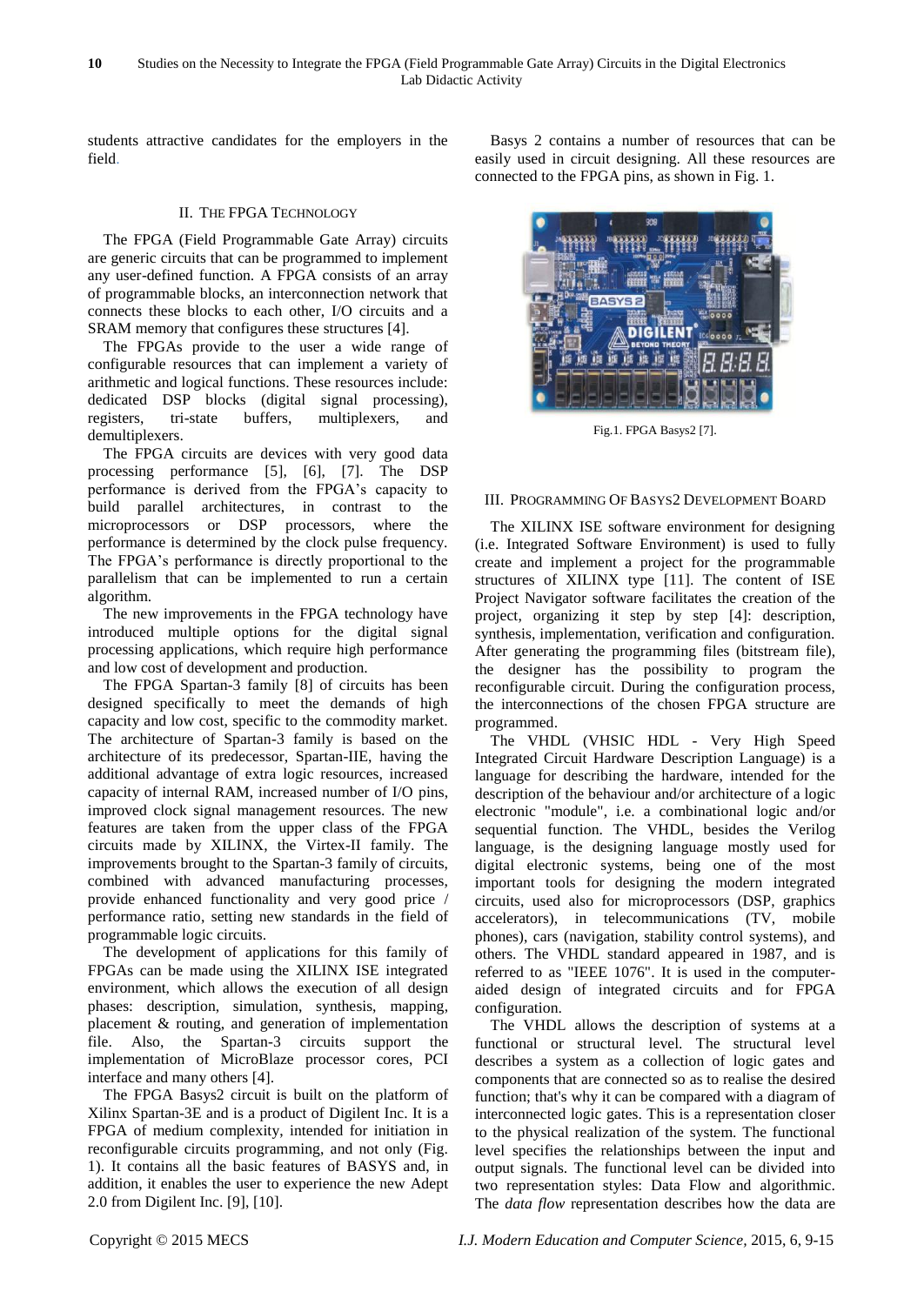flowing through the system, and is made in terms of data transfer among registers (RTL – Register Transfer Level). The instructions are concurrent, being executed in parallel when the data are present at the input. In the algorithmic representation, the instructions are sequential, being executed in the order specified by the programmer. The VHDL allows assignment of signals in both ways (sequentially or concurrently). [4]

For working, a file in VHDL language will be first introduced in the XILINX ISE environment, which will be written using the editor of XILINX software [12]. In any project it is required to use constraints to meet the requirements on propagation time, occupied area and pin assignment. For this purpose, there are three possible types of constraints [12]**.** The XILINX ISE development environment runs automatically the synthesis process and creates a User Constraints File (UCF), which is subsequently attached to the project. [4] After the project was completed & verified, and the constraints files were added, the project can be synthesized and then implemented to realise, in the end, the programming of the reconfigurable structure. If the process did not generate errors, the first report can be viewed on the digital module.

#### IV. DESIGN, IMPLEMENTATION AND OPERATION VERIFICATION OF A CONTROL CIRCUIT

The designed circuit allows obtaining rectangular pulse sequences on six different channels, in order to obtain simultaneously three signals on 1 and the other three on 0. For this, we used the clock signal of the development board, whose frequency is reduced by using a divider circuit realised in VHDL code (Fig. 2).



Fig.2. The VHDL code for the frequency divider

Through the divider circuit, we obtain the desired control frequency. Also from the divider circuit we obtain the clock signal for the counter, comparators and multiplexers.

To obtain the operating frequency, we use the clock circuit of the Basys 2 board, whose frequency is divided according to (1):

$$
f_L = f_{clock} / n \tag{1}
$$

where n represents a division number chosen in such a way to match the desired output frequency. For example, for a frequency of 1 kHz,  $n = 50000000$ .

The counter (Fig.3) is a three-bit asynchronous counter made with T-type flip-flops. The counter circuit has been completed with a circuit for the identification of the  $6<sup>th</sup>$ status (110), which initializes its status.



Fig.3. Three-bit asynchronous counter realised in Xilinx

For obtaining the six sequences desired, it was necessary to complete the counter with a circuit for the identification of the  $6<sup>th</sup>$  status (Fig.4)., which initializes its status (2),

$$
Re\,set R = Q_B \cdot Q_c \tag{2}
$$



Fig.4. Three-bit counter with circuit for identification of the  $6<sup>th</sup>$  status

For each counter output sequence, the comparator selection is made by means of the control logic. [13] (Fig. 5). The output of each comparator has six bits, corresponding to the binary representation of the decimal figures: 42, 14, 28, 21, 49 and 35. The outputs of the first comparator are connected to the first input of each multiplexer. The outputs of the comparator 2 are connected to the second input of each multiplexer. The outputs of the other comparators are connected following the same logic. So, at the first selection, at the output "000" of the counter shall be selected the comparator 1 and input 1 of each multiplexer, obtaining the adequate command of the three transistors of the bridge inverter.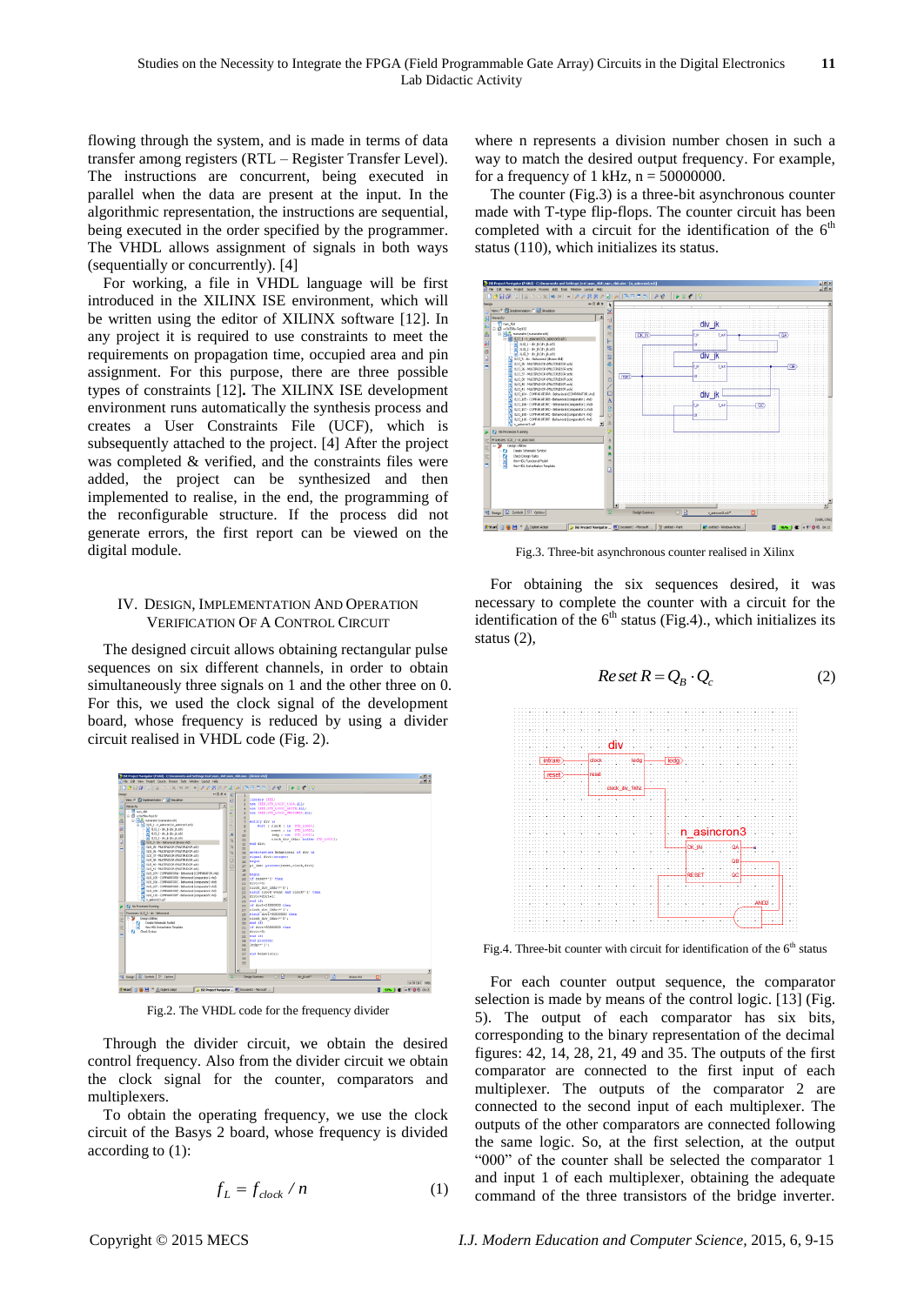Based on the same algorithm, there are selected each comparator and the next of the multiplexers, thus obtaining the six control sequences.

The selection of comparators is made according to (3) - (8), presented below.

$$
S_A = \overline{Q_A + Q_B + Q_C} \tag{3}
$$

$$
S_B = \overline{Q}_A + Q_B + Q_C \tag{4}
$$

$$
S_C = Q_A + \overline{Q}_B + Q_C \tag{5}
$$

$$
S_D = \overline{Q}_A + \overline{Q}_B + Q_C \tag{6}
$$

$$
S_E = \overline{Q_A + Q_B + \overline{Q}_C} \tag{7}
$$

$$
S_F = \overline{Q}_A + Q_B + \overline{Q}_C \tag{8}
$$

We made six comparators in VHDL code [14], each comparator having entered in its structure the code corresponding to the sequence desired to be obtained at the output (Fig. 6).



Fig.5. The logic structure for comparator selection



Fig.6. The VHDL code for the comparator "A"

The comparator outputs are connected to the inputs of six multiplexers which are controlled by the counter output sequence (Fig.7).

The multiplexer selection is made through a logical structure, according to (9) and (10), which receives the command from the counter output [15].

$$
M_{1} = \overline{Q}_{A} \cdot \overline{Q}_{B} \cdot \overline{Q}_{C} \cdot C_{11} + Q_{A} \cdot \overline{Q}_{B} \cdot \overline{Q}_{C} \cdot C_{21} +
$$
  
+  $\overline{Q}_{A} \cdot Q_{B} \cdot \overline{Q}_{C} \cdot C_{31} + Q_{A} \cdot Q_{B} \cdot \overline{Q}_{C} \cdot C_{41} +$   
+  $\overline{Q}_{A} \cdot \overline{Q}_{B} \cdot Q_{C} \cdot C_{51} + Q_{A} \cdot \overline{Q}_{B} \cdot Q_{C} \cdot C_{61}$   

$$
M_{6} = \overline{Q}_{A} \cdot \overline{Q}_{B} \cdot \overline{Q}_{C} \cdot C_{16} + Q_{A} \cdot \overline{Q}_{B} \cdot \overline{Q}_{C} \cdot C_{26} +
$$
  
+  $\overline{Q}_{A} \cdot Q_{B} \cdot \overline{Q}_{C} \cdot C_{36} + Q_{A} \cdot Q_{B} \cdot \overline{Q}_{C} \cdot C_{46} +$   
+  $\overline{Q}_{A} \cdot \overline{Q}_{B} \cdot \overline{Q}_{C} \cdot C_{36} + Q_{A} \cdot \overline{Q}_{B} \cdot \overline{Q}_{C} \cdot C_{46} +$  (10)  
+  $\overline{Q}_{A} \cdot \overline{Q}_{B} \cdot Q_{C} \cdot C_{56} + Q_{A} \cdot \overline{Q}_{B} \cdot Q_{C} \cdot C_{66}$ 

where Cij represents the output "i" of the comparator "i" and  $M_1...M_6$  are the inputs of the multiplexers.



Fig.7. The multiplexer realised in Xilinx

Each of the six output states of the counter enables the selection of different sequence. The multiplexer outputs are brought to the output pins of the Basys 2 board, as well as to the LEDs available on the development board, to visualize the obtained sequences [15].

From the above, we can obtain the complete diagram, which allows obtaining the control sequence at the output connectors of the board.



Fig.8. Constraints applied to the pins of the FPGA circuit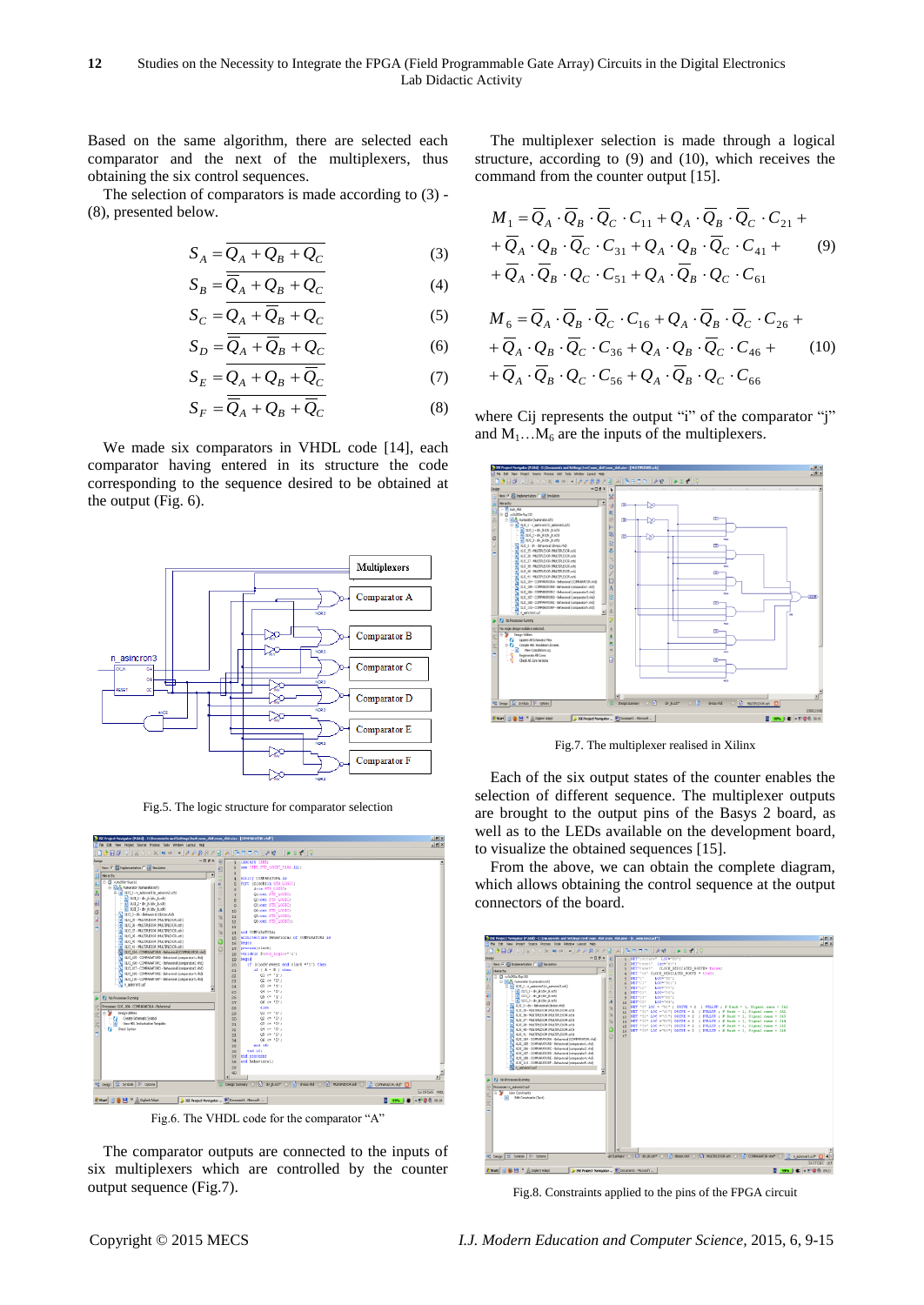To test the diagram on the development board, each input and output terminal is associated with a pin of the FPGA circuit. For example, the inputs are connected to the switches, and the outputs are connected to the LEDs and control pins. This is realised through a file with the extension .ucf (*User Constraints File*), containing an association between the input/output ports and the pins of the FPGA circuit (Fig.8).

#### V. EXPERIMENTAL RESULTS

The circuit operation was verified by optical visualization on the LEDs available on the development board. At low frequencies, the output sequences can be seen directly by the human observer (Fig.9), and at higher frequencies (>50 Hz), the LEDs will be perceived as permanently lit (Fig.10).



Fig.9. Obtaining of the first sequence on the Basys2 board



Fig.10. Operation of the circuit at high frequency



Fig.11. Output sequences

To visualize the output sequences, we used the logic analyzer found in the Electronics Explorer module from Digilent Inc., module that enables simultaneous visualization of the six output sequences. The six output sequences are presented (Fig. 11) in graphical form and as numerical sequence. The measurements were made at frequencies up to 10 KHz. The circuit can also provide pulses with frequency higher than 10 KHz.

The signals obtained at the development board output have been used (Fig. 13) to control a bridge inverter [16], [17], with insulated-gate bipolar transistors (IGBT) (Fig.12).



Fig.12. The three-phase voltage inverter a) Three-phase bridge with transistors; b) Waveforms d) Modality to connect the load impedances



Fig.13. Verification of the control circuit operation

Examining the waveforms, it is noted that, in the same time interval, two voltages have the same polarity and the third one has opposite polarity. This requirement is met if there are conducting, at any time, two transistors located at the top of the bridge and one at the bottom, or two transistors located at the bottom and one at the top.

For example: On the first interval,  $U_R$  and  $U_T > 0$ , and  $U<sub>S</sub> < 0$ ; this is realised if  $T<sub>1</sub>$ ,  $T<sub>5</sub>$ ,  $T<sub>4</sub>$  are conducting.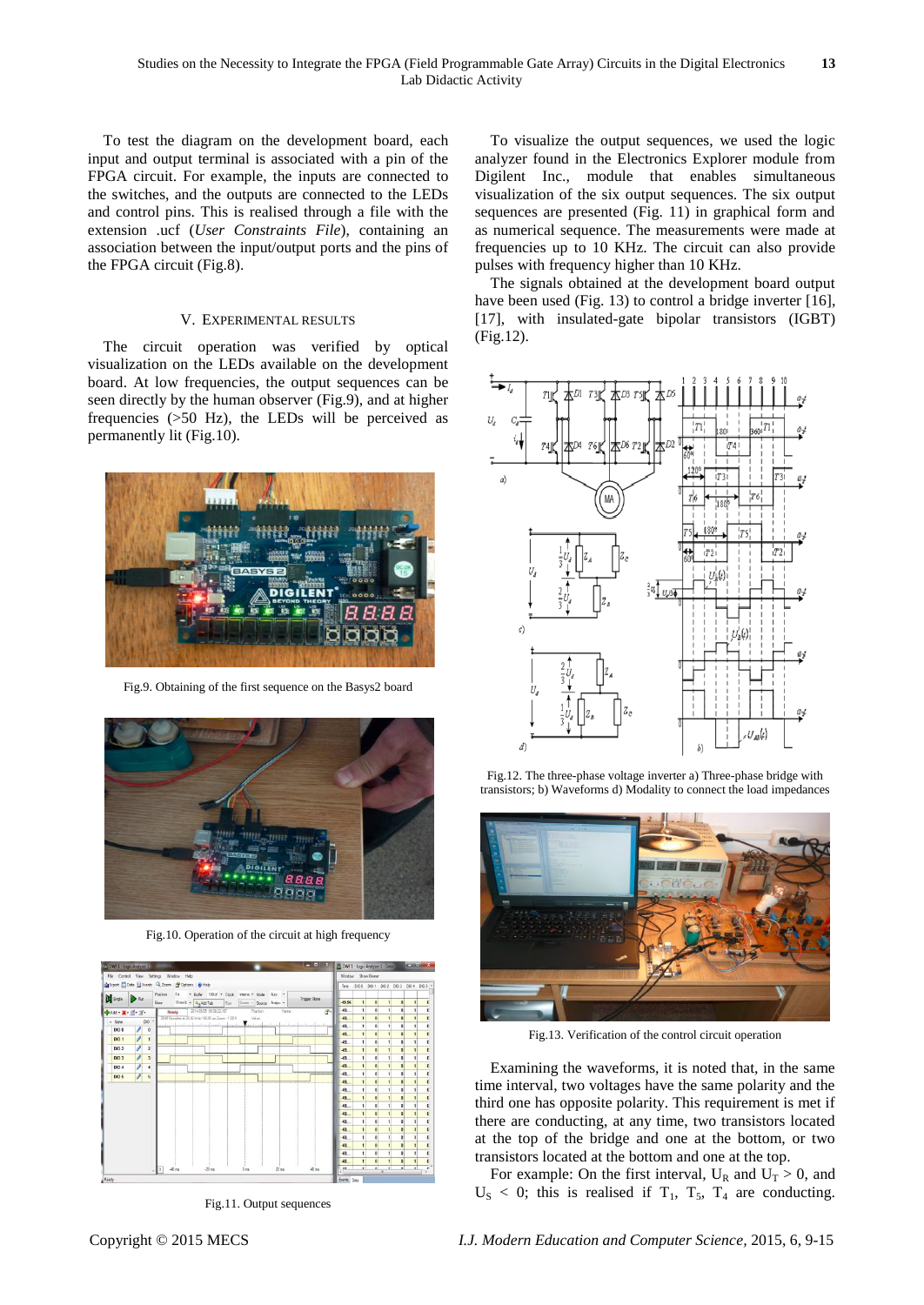| Time<br>interval<br>T | 1 | $\overline{2}$ | 3           | 4           | 5 | 6 |
|-----------------------|---|----------------|-------------|-------------|---|---|
| $T_1$                 | X | X              | $\mathbf X$ |             |   |   |
| $\mathbf{T}_2$        |   | X              | X           | $\mathbf X$ |   |   |
| $\rm T_3$             |   |                | $\mathbf X$ | $\mathbf X$ | X |   |
| T <sub>4</sub>        |   |                |             | X           | X | X |
| $T_5$                 | X |                |             |             | X | X |
| $T_6$                 | X | X              |             |             |   | X |

Table 1. Operation of the thyristors

From the above table, we can see that each thyristor is conducting for a half-period, and then the control voltages must be applied to the pulse transformers corresponding to the thyristors that have conducted for locking them.

Considering the consumer symmetrical, with  $Z_s$ impedance per each phase, we can calculate the voltage steps from which the voltage per one phase consists of:

$$
(U_R)_{1} = \frac{3E}{Z_s + \frac{Z_s}{2}} \cdot \frac{Z_s}{2} = \frac{3E}{\frac{3}{2}Z_s} \cdot \frac{Z_s}{2} = E(U_T)_{1} \quad (11)
$$

$$
(U_s)_2 = \frac{3E}{Z_s + \frac{Z_s}{2}} \cdot Z_s = 2E \tag{12}
$$

The six pulse trains were amplified and passed through a galvanic separation circuit, and then were brought in the grids of the IGBT transistors.

The control sequence that corresponds to the transistors must comply with the following sequence to entry into conduction. Thus, the control circuit will provide pulses in the transistors grids, in the following order:

- The first sequence obtains at output the binary conversion of the decimal number 42 (the pulse for sequence 1- 101010) and controls the transistors T1, T6 and T5;
- The second sequence obtains at output the binary conversion of the decimal number 14 (the pulse for sequence 2- 001110) and controls the transistors T1, T6 and T2;
- The third sequence obtains at output the binary conversion of the decimal number 28 (the pulse for sequence 3- 011100) and controls the transistors T1, T3 and T2;
- The fourth sequence obtains at output the binary conversion of the decimal number 21 (the pulse for sequence 4- 010101) and controls the transistors T4, T3 and T2;
- The fifth sequence obtains at output the binary conversion of the decimal number 49 (the pulse for

sequence 5- 110001) and controls the transistors T4, T3 and T5;

- The sixth sequence obtains at output the binary conversion of the decimal number 35 (the pulse for sequence 6- 100011) and controls the transistors T4, T6 and T5.

#### VI. CONCLUSIONS

In terms of teaching, the two ways of working in Digital Electronics (real and virtual) show advantages and disadvantages. The use of real equipments, signals and circuits shows advantage, because it allows the presentation of real-life testing and troubleshooting issues in electronics (hardware engineering), but the disadvantage of this way is the high cost, real space occupied in the laboratory and students' impossibility to have online access during carrying out the experiment. The virtualization is a good thing for quick and easy understanding of the concepts (hardware designer) [18], [19], [20], [21].

The Xilinx software has many advantages, including flexibility, i.e. the possibility to change data in the course of a project, an example in this regard being the possibility to periodically change the clock in the VHDL code of the counter. Thus, the time counting is changing. Another advantage is that it's relatively easy to realise projects by using the library of this software, high programmability and short time for product design and presentation on the market.

The main inconvenient of the VHDL language is its complexity. Therefore, the designers need thorough knowledge of programming. A great advantage would be the fact that it has an IEEE standard recognized by all the manufacturers.

Approaching the basic digital circuits on simulator seems to be very convenient, either as cost (for the education institution) or as acquisition of design experience by the students. Also, the students can have online access to the laboratory works. As disadvantage, we mention that the "simulation experience" is not enough to realise and troubleshoot the real digital integrated circuits.

Given this analysis, we conclude that, in terms of teaching, a choice that conveniently combines the two ways of working in Digital Electronics is beneficial for the current stage of evolution in the field and in the teaching process. Certainly, the accelerated progress in the Digital Electronics field requires adapting to the current trends also in the teaching activities, for the so formed engineer to be competitive in the labour market.

#### **REFERENCES**

- [1] D. Nicula, "Digital Electronics: a Modern Lab Approach", *Bulletin of the Transilvania University of Braşov*, Series I: Engineering Sciences, Vol. 4 (53) no. 1, pp. 135-142, 2011.
- [2] C. Quintans, M.D. Valdes , M.J. Moure, L. Fernandez-Ferreira, E. Mandado, "Digital electronics learning system